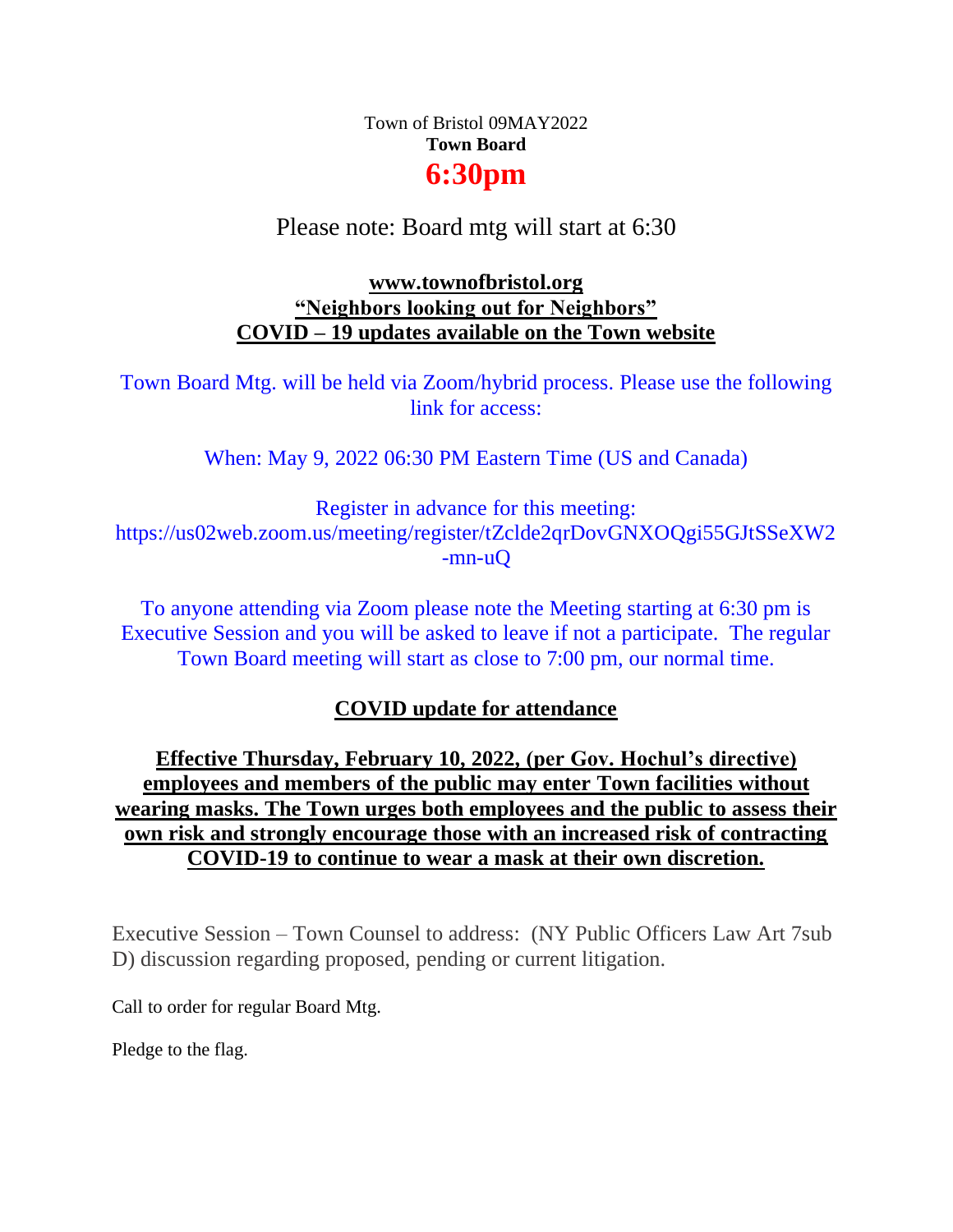Privilege of the floor. As a matter of courtesy, the Board ask comments to be in a 3 - 5 minute presentation.

I. Approval of previous minutes 11APR2022

Minutes of the preceding session shall be approved without being read, unless the reading thereof is called for by a Member of this Board. Minutes are available for review with the Town clerk or on the Town website.

- II. Audit of bills:
	- A. Authorization to pay bills,
	- B. Budget Transfer as needed
	- C. Monthly report
- III. Monthly reports from:
	- A. Highway -Discussion on Elm Tree Rd project/culvert-Hwy Supt to address
	- B. Zoning/Planning Update(s) on properties being acted upon
		- Update on website, Update on electrical vehicle charging station park and Town hall
	- C. Parks/Special committee
	- D. Town Clerk

IV. Old Business:

A. Fire Radio purchase under ARPA – pending updated information from the FD

- V. New Business:
	- A. ARPA funding for culvert/road replacement Elm Tree Rd.
	- B. Resolution for revaluation 2023 Kelly to address via Zoom.
	- C. Quote for new ramp-back door-JCAP (Justices Court Assistance Program)

VI. Round Table

VII. Executive Session – As needed basis

VIII. Motion to Adjourn

#### **Outside Activities – Town Supv.**

Public Safety, Ways and Means, Kiwanis International, Cdga. Lake Watershed Council, Ontario County Board of Supvs. NYSAC Public Safety Committee, Fire/EMS study